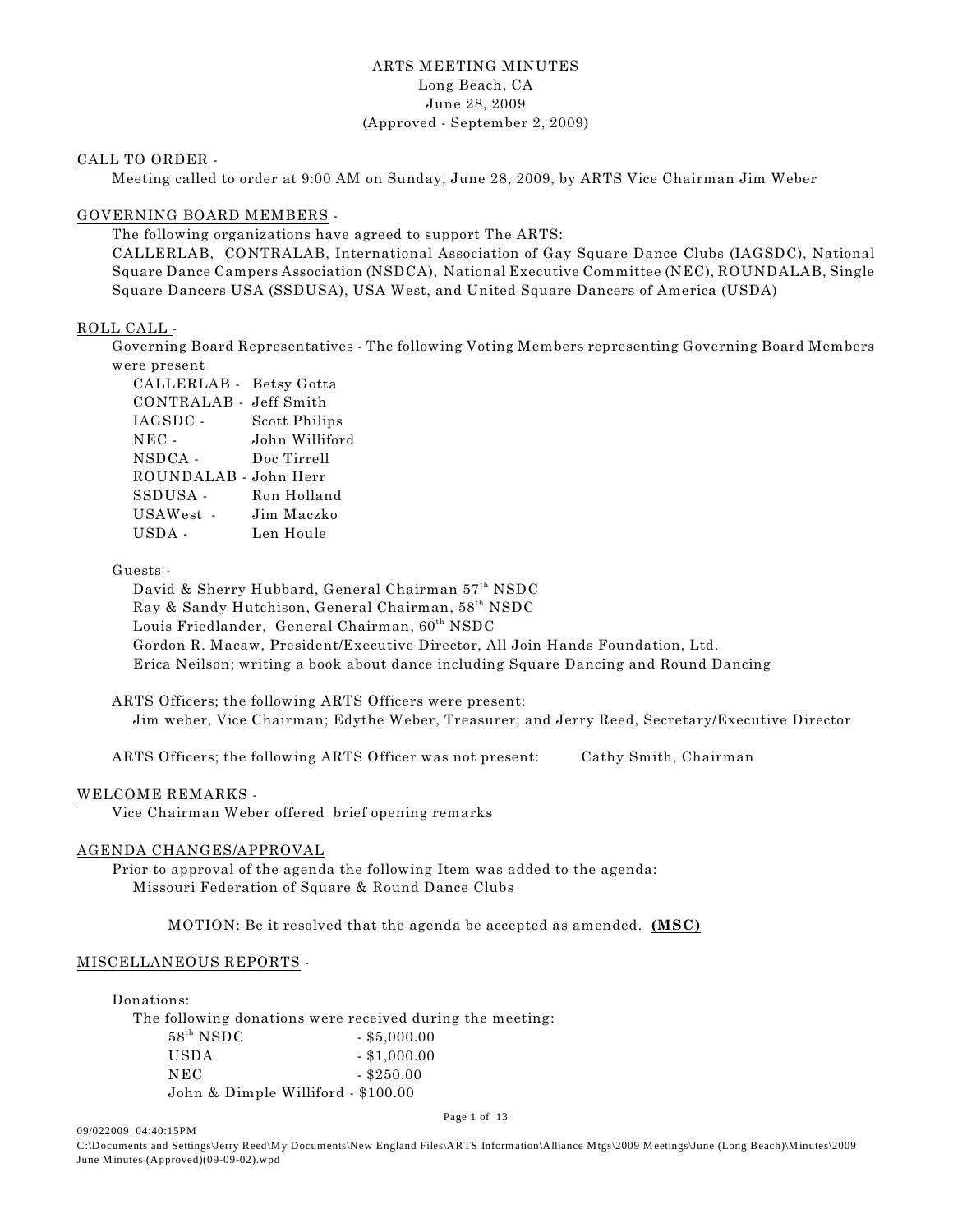Treasurer Reports -

Edythe Weber, Treasurer, provided the financial reports

Finance Report -

Current Finance Report reported by the Treasurer. The Balance on hand as of May 31, 2009 was \$34,479.94. There was brief discussion concerning procedures for transferring stocks to The ARTS. Edythe stated she will investigate the procedures to determine how we can do this. There was a brief discussion of the possibility that we will not be required to pay future New Jersey sales tax for the Web/Video project.

(NOTE - Edythe has filed the request form with the State of New Jersey Department of the Treasury. Subsequent to the meeting we received notice that we do qualify for an exemption from the New Jersey Sales Tax.)

## Certificates of Deposit (CD)

The ARTS Treasurer will report on the following CD's

| 1) CD due January 2010               | $-$ \$5,258.33 |
|--------------------------------------|----------------|
| 2) CD due January 2010               | $-$ \$5,258.33 |
| 3) CD due July 2009                  | $-$ \$5,056.78 |
| 4) CD due June 2009                  | $-$ \$5,043.12 |
| 5) CD due September 2009             | $-$ \$5,033.86 |
| TOTAL Invested in $CDs = $25,650.42$ |                |

# ARTS Budget - (FYI)

This item was tabled during the July 2007 meeting and remains on the table.

## ARTS Pins - (FYI)

This item concerns the sale status of the ARTS pins. The Treasurer reported there are still some pins out for sale. There are no plans to purchase more pins at this time. Jerry Reed was directed to send 10 pins to Jim & Edythe Weber.

# Reports from past meetings -

Copies of the minutes of the past meetings are available on the ARTS web site:

October 2002 (Cocoa Beach, FL); January 2003 (Washington, D.C.); Summer (June) 2003 ARTS Alliance Meeting (Oklahoma City, OK); Fall (October)2003 ARTS Planning Meeting (Orlando, FL); Spring (March) 2004 ARTS Meeting (Portland, OR); Summer (June) 2004 ARTS Meeting (Denver, CO); Fall (October)2004 ARTS Meeting (Orlando, FL); Spring (February) 2005 ARTS Meeting (San Antonio, TX); Summer (June) 2005 ARTS Meeting (Portland, OR); Fall (October) 2005 ARTS Meeting (Orlando, FL); April 2006 (Charlotte, NC); June 2006 (San Antonio, TX), October 2006 (Orlando, FL); March 2007 (Alexandria, VA); July 2007 (Charlotte, NC), October 2007 (Orlando, FL), February 2008, Long Beach, CA; June 2008 (Wichita, KS); October 2008, (Orlando, FL); February 2009, (Louisville, KY)

# Confirm Actions by the ARTS Board & Officers Since the Last Meeting - (Attachment 2)

This item concerns a discussion and vote to confirm the actions taken by the ARTS Governing Board and the ARTS Officers since the February 2009. It is policy that at each Board meeting the Board will review and vote on the actions taken by Email by the Board and the Officers since the last meeting. The following MOTION is offered for consideration

*MOTION: Be it resolved that the actions taken by the ARTS Governing Board and Officers since the February 2009 meeting be confirmed. (MSC)*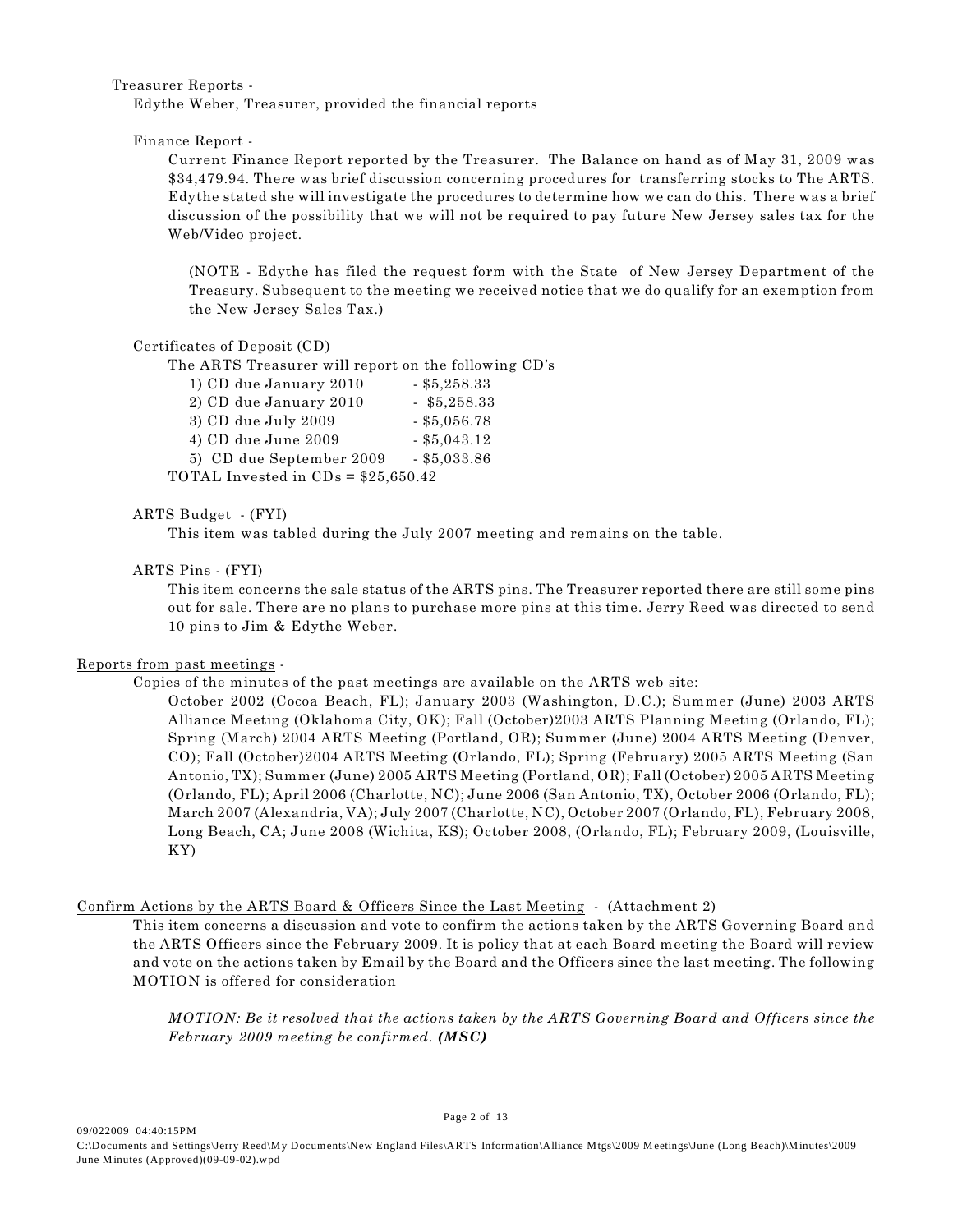## Web Site & Video Project - (Attached)

This item concerns a proposal from Roy Gotta for the creation of a web site dedicated to attracting new dancers. During the 2008 June meeting Roy submitted the proposal to the Board. The main points of this project are: 1) Establish a dedicated web site, 2) Create professional, upbeat videos of about two to four minutes for each segment of the activity, and 3) The videos would be accessed through the web site. The Board Members have been encouraged to donate \$2,000.00 to help with this project.

This item was also discussed during the Fall 2008 ARTS meeting. The project was approved during the February 2009 ARTS meeting. The contract for the project has been approved and work has begun. Roy Gotta provided a report that initial action has begun. He anticipates the project will be completed near the end ot 2009. As work progresses Roy will provide status reports and the ARTS Board will be provided the opportunity to review and approve the project work.

Discussion of this item resulted in general agreement that this is a positive step for the ARTS and should provide a very good product to help promote the dance activity.

Roy has drafted a message to be sent to the dance community. The Executive Director will send his message to the Email Tree. Roy has also submitted his message to CALLERLAB and ROUNDALAB asking both to send it to their Members.

## NSDC Information - (FYI)

## $58<sup>th</sup> NSDC (2009)$  - Long Beach, CA -

We presented two seminars during the convention. Although the attendance was disappointing, there was some good discussions and exchange of ideas. There was interest in helping with the ARTS Email Tree and Jerry Reed will followup with those who had expressed an interest. We also had a display in the Showcase Of Ideas. There was also some discussion of the "Competition" during the convention. There was general agreement that the participants were mostly pleased with the experiment.

## $59<sup>th</sup> NSDC (2010)$  - Louisville, KY -

We have contacted the  $59<sup>th</sup>$  NSDC staff to let them know we would like to present two ARTS seminars. We plan to present information/discussion seminars as we have in the past. We also plan to have a display in the Showcase Of Ideas. We plan to distribute the ARTS Tri-Fold brochures at this convention. Discussion of this item resulted in the following MOTION:

*MOTION: Be it resolved that The ARTS place ads in each of the daily schedule books. Jim Maczko will coordinate with the convention. (MSC)*

#### $60<sup>th</sup> NSDC (2011) - Detroit, MI - (FYI)$

We have had only limited contact with the 60<sup>th</sup> NSDC staff. We have identified the Education Chairman and will establish contact to discuss our plan. We plan to present information/discussion seminars. We also plan to have a display in the Showcase Of Ideas. We plan to attend the 60<sup>th</sup> NSDCPre-Convention to discuss our participation with the convention staff.

#### $61<sup>st</sup>$  NSDC (2012) - Spokane, WA - (FYI)

We have had no contact with the  $61<sup>st</sup>$  NSDC staff. We need to identify the Education Chairman to establish contact with the ARTS Executive Director. We have not had any contact from the NSDC. We plan to present information/discussion seminars. We also plan to have a display in the Showcase Of Ideas. John Williford has talked with the General Chairman concerning support to the ARTS. John Williford will send contact information to the Executive Director.

#### $62<sup>nd</sup> NSDC (2013) - Oklahoma City, OK - (FYI)$

We have had no contact with the  $62<sup>nd</sup>$  NSDC staff. We need to identify the Education Chairman to establish contact with the ARTS Executive Director. We have not had any contact from the NSDC. We plan to present information/discussion seminars. We also plan to have a display in the Showcase Of Ideas.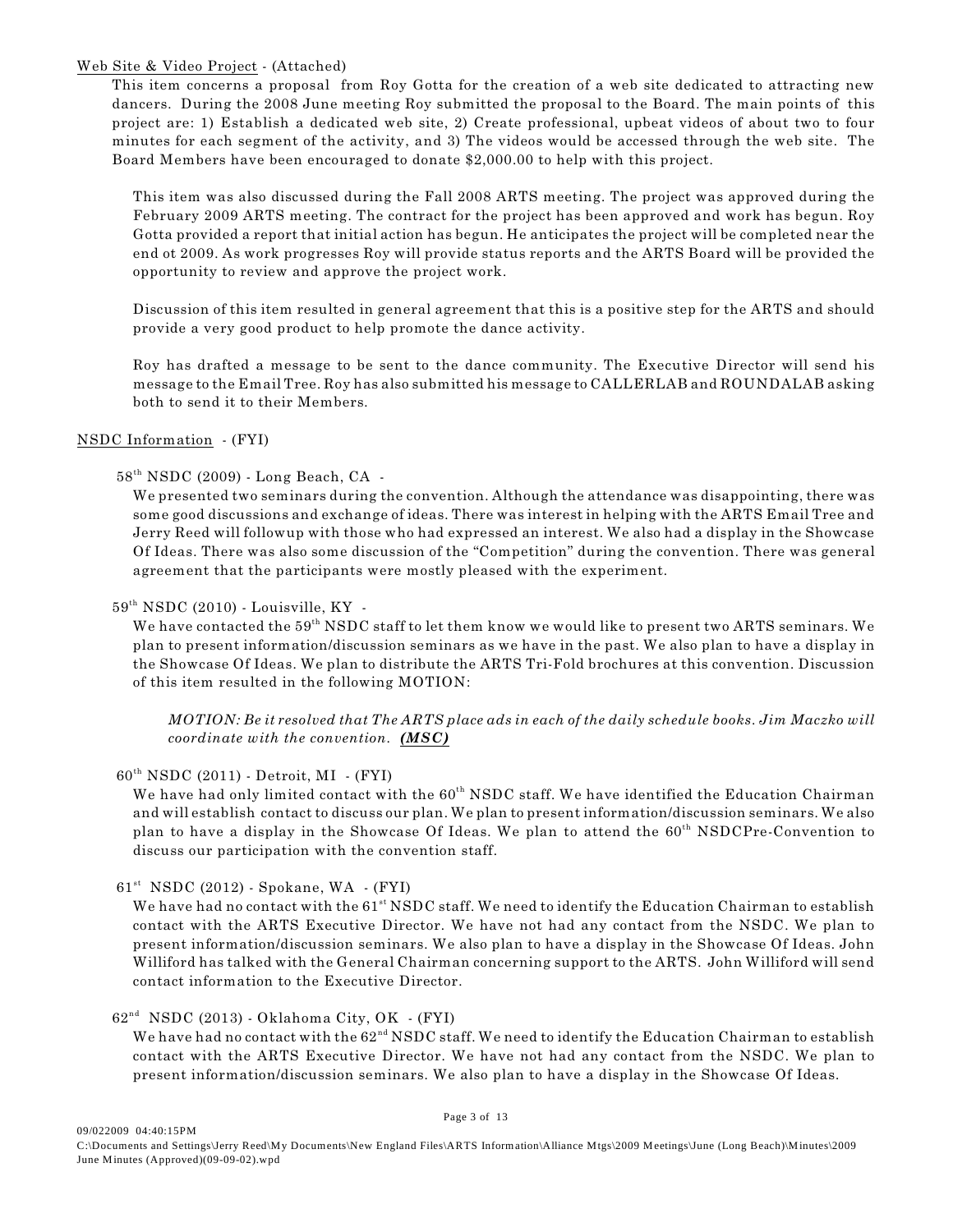## OLD BUSINESS -

## Toll Free Telephone Number -

This item concerns the Toll Free Phone Number. The number has been transferred to Jeff & Cathy Smith. There has been a problem with the connection. There was some discussion of a possible problem with the number which stops calls from getting through. Discussion of this item resulted in the following MOTION:

*MOTION: Be it resolved that the toll free phone number be disconnected. (MS Not Carried)*

#### Newsletter - (FYI)

This item concerns the ARTS Newsletter which was to be published following each ARTS meeting. Discussion of this item resulted in agreement that we need to publish the newsletter. There was also agreement that Jerry Reed will write the newsletters.

# Publications - (FYI)

This item concerns a list of publications and contact information. Jim Weber, ARTS webmaster, reported there are links to Member organization web sites & publications. The Member organizations are responsible for maintaining their list and information.

## ARTS Tri-Fold Information Brochures - (FYI)

This item concerns the ARTS Tri-Fold Brochure. The brochure was updated and 20,000 copies were printed. Copies were distributed at the  $58<sup>th</sup>$  NSDC in Long Beach in June 2009. There was agreement that the brochure will not be updated until after the web site/video project has been completed. We plan to distribute the brochures at the  $59^{th}$  NSDC. John Williford will check with the  $59^{th}$  NSDC General Chairman to request that the convention staff put a brochure in each convention package.

## Nationwide Benefit Dances - (FYI)

This item concerns nationwide fundraising dances to benefit The ARTS. A series of dances were held in 2008 resulting in total donations of \$9,576.13 and there have been some dances in 2009. Previous discussion of this item has resulted in general agreement that ARTS will support future dances. There was agreement that the following factors will help make the dances and fund raising efforts better. These changes include: 1) Better publicity, 2) More flexibility in scheduling dances, 3) Make this an annual event, and 4) Possibly designate a month for these dances.

Discussion of this item during the February ARTS meeting resulted in agreement that we need a committee (possibly three people) to develop publicity and implementation strategy for the daces. There was agreement that the Executive Director will submit an ARTS LOG to solicit volunteers to staff the Benefit Dance Committee.

Discussion of this item resulted in agreement that we should publicize the idea of the dances and encourage clubs or organizations to host a dance. Information can be sent through the Email Tree, Press Releases, Ask ARTS, direct mail to publications and other publicity means. John Herr suggested we set up a web site, or a page on the ARTS web site to publicize and track the information relating to the benefit dances.

Discussion of this item also resulted in a suggestion from Ron Holland regarding a dancer who may be willing to serve as Chairman of a committee to publicize and track results from benefit dances. Ron will contact this dancer and report to the Executive Director.

# Ask ARTS - (FYI)

We have published eleven Ask ARTS articles. Del Reed plans to write an article on the web site/video project when we have more information. All members were asked to submit ideas to Del. Del will be asked to write an article regarding ARTS dues.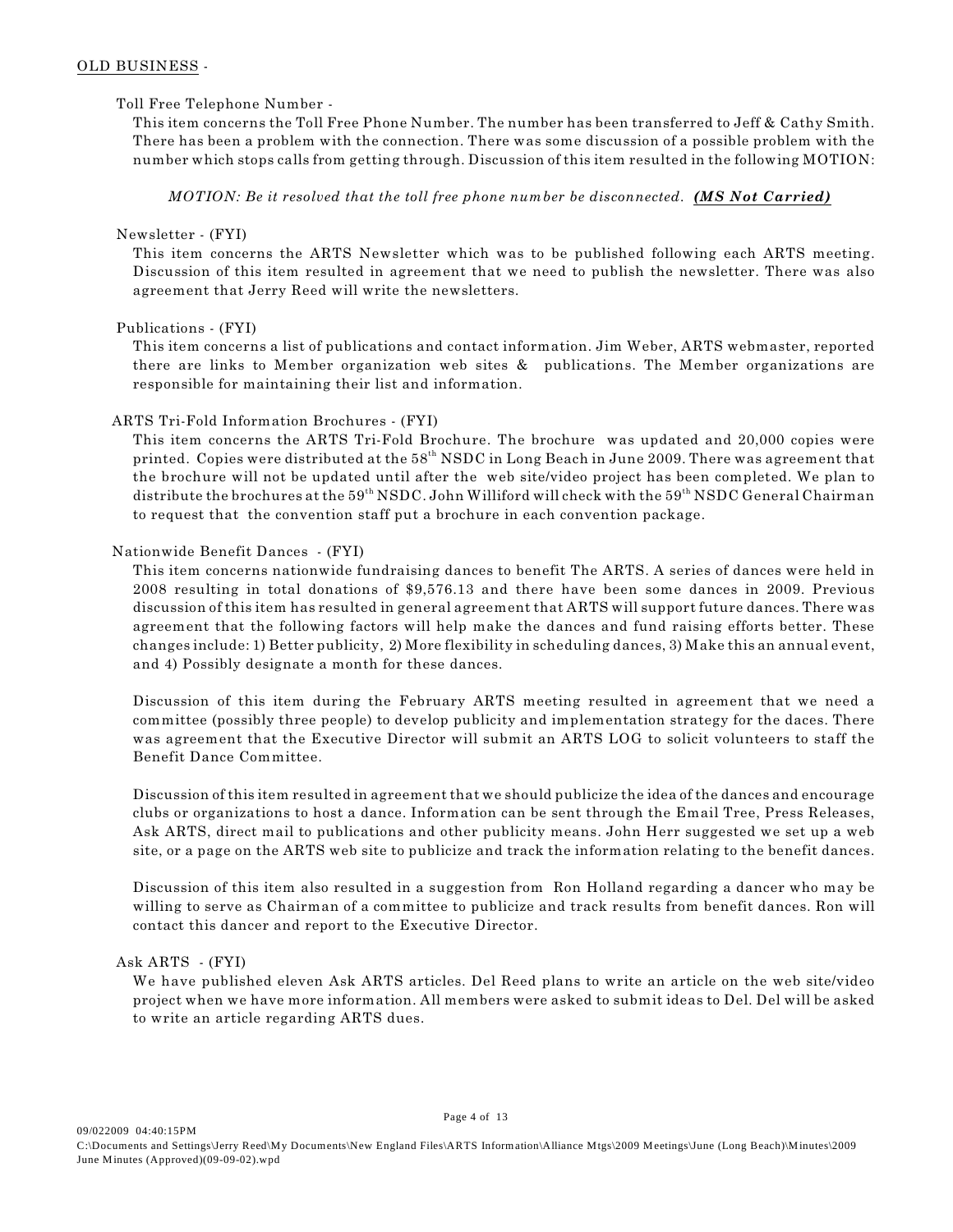# Dancing Backgrounder -

This item concerns the Square Dancing Backgrounder. The Backgrounder has been completed, approved, and printed. Copies were distributed at the  $58<sup>th</sup>$  NSDC. The Backgrounder will be distributed at the  $59<sup>th</sup>$ NSDC in June 2010. A PDF file of the Backgrounder with an editable space for adding local information will be posted on the ARTS web site.

## YTB Travel - (FYI)

This item concerns the online travel site. The ARTS Travel web site has been paid until 2018. Jim Weber reported we continue to receive money from this venture. Previous discussions have resulted in general agreement that we need to do a better job of publicizing the service and encourage people to use the site. Jerry Reed will send the information to the ARTS Email Tree.

## Executive Director - (FYI)

This item concerns the ARTS Executive Director. The Board has approved a salary of \$100.00 per month to begin in June 2009. Jerry may ask for reimbursement of some office expenses. Work on guidelines and job description for this position will be done.

## ARTS Electronic Mailing Tree - (FYI)

This item concerns an electronic system to not only help publicize The ARTS, but more importantly, establish a communication system to distribute information relating to the activity to the dancing community. The eventual goal is to have a system which will link the ARTS to every square dance club in the USA, and possibly outside the USA.

The initial work of requesting potential contacts around the country to agree to serve as ARTS Email Tree contacts has been completed. Over 60 people were contacted and asked if they would agree to serve as the ARTS Email Tree contact for their area/region. Five of those contacted have declined and 28 have agreed to serve. These 28 contacts represent 23 different states or regions. The Executive Director is continuing efforts to complete the tree.

There are contacts for the following areas: California, Colorado, Delaware Valley, Florida, Idaho, Illinois, DelMarVA, WASCA, North Carolina, Kansas, Nebraska, Nevada, New York, North Carolina, Massachuset, Maryland, Missouri, Ohio, Oklahoma, Oregon, Pennsylvania, South Carolina, Tennessee.

There was information included in the Showcase Of Ideas at the 58<sup>th</sup> NSDC. Jim Weber will send an updated list of USDA regional reps to the Executive Director who will contact the USDA reps to try to complete the ARTS Email Tree in all states.

The Executive Director (Jerry Reed) plans to contact additional potential Email Tree reps and to complete the tree before the 2009 Fall ARTS meeting.

# ARTS Business/Action Plan -

This item concerns a long range Business Plan for the organization to cover up to a ten-year time span. A Business Plan has been approved and posted on the ARTS web site. The only action under consideration is the ARTS "Email Tree". This electronic distribution system will be used to distribute information to the dancing community.

During the February 2009 ARTS meeting there was brief discussion and agreement that Jim Wass will review the Business Plan as posted on the web site and provide input to the Executive Director for review and discussion.

Discussion of this item resulted in agreement that Jim Maczko will contact Jim & Pam Kidwell to further discuss their ideas and to solicit their input to help develop and improve the business plan.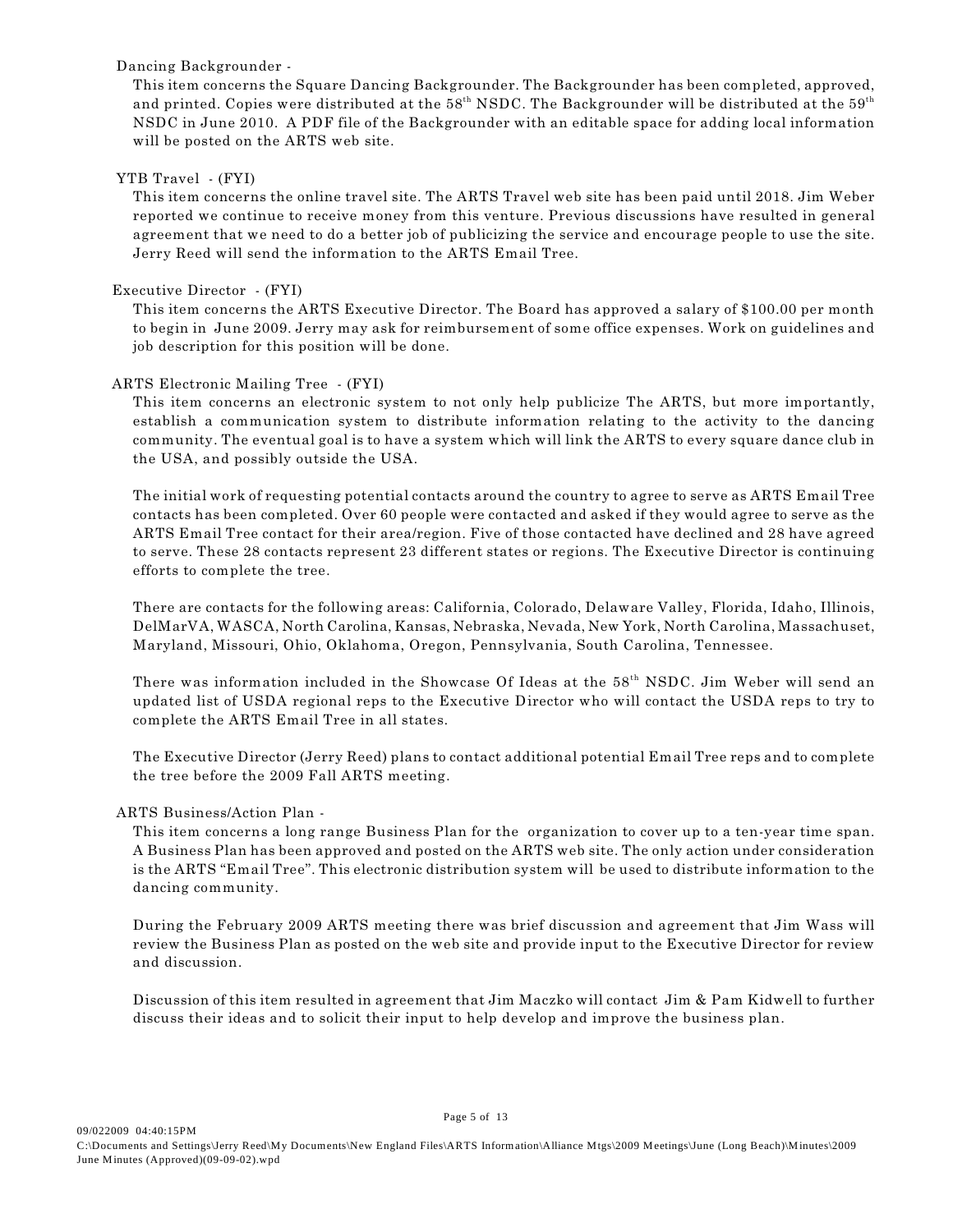#### ARTS Grant Program - (FYI)

This item concerns the ARTS Grant Program which provides financial assistance to clubs, associations, or other groups which host meetings to bring dancers, callers, cuers, and others together to discuss various aspects and concerns facing the dance activity. The guidelines for the Grant program have been approved, published, and distributed.

The Executive Director reported we have received Grant Requests and the ARTS Officers have reviewed, discussed, and voted on the requests.

#### CONTRA 101 - (FYI)

This item concerns a project by CONTRALAB to create materials to support introduction and teaching of CONTRA dancing. Jeff Smith reported the project has been completed. Jeff provided a copy of the completed book and CD for review by the Board. Jim Weber will post information about the materials and order form on the ARTS web site. The Executive Director will send publicity information to the ARTS Email Tree. The Board thanked Jeff for the work CONTRALAB has done on this project. This item will be remove from future agenda.

#### Adopt a Library (Publicity) - (FYI)

This item concerns a publicity idea from San Antonio, TX. This idea is to print bookmarks with publicity information and provide them to a library as a free giveaway. The Executive Director will request information from Terry Wheeler regarding the success of this effort.

## Payments & Dues Through Web Site - (FYI)

This item concerns a suggestion that The ARTS set up a system to accept payments through the web site using PayPal. During the February 2009 ARTS meeting, Jim Weber reported that a PayPal account can be established. Brief discussion of this item during that meeting resulted in agreement that Jim will investigate this item to gather more information. Edythe Weber will also investigate if transfer of money through PayPal will cost The ARTS any fees. Jim & Edythe provided additional information on this item. Implementation of this item will require expenditure of funds from The ARTS. Discussion of this item resulted in agreement that we will not pursue this issue at this time. This item will be removed from future agenda until additional information is available.

#### Competition at  $58<sup>th</sup>$  NSDC - (FYI)

This item concerns competition dancing at the  $58<sup>th</sup>$  NSDC. The competition was a VERY small part of the convention. Participants were volunteers who had pre-registered to be part of the competition. There were approximately 30 squares of dancers who participated in the adult competition and four squares in the youth competition. John Williford and several other Board Members provided information about the competition. There was general agreement that this was a good idea. There were some comments that the callers made the initial choreography too difficult and that this may have detracted from the fun and excitement. However, the overall impression from the ARTS Board was that this was a good idea and should be continued at future NSDCs.

#### NEW BUSINESS

#### \$100,000 Club-

This item concerns a suggestion from Jim Wass regarding a method by which the ARTS could raise \$100,000 in donations. Jim proposes that a \$100,000 club be made up of 1,000 individual callers, cuers, leaders, and dancers donating \$100. That kind of an individual donor base would be impressive to institutions. Jim indicates this idea needs further development. Is it a single season drive? Is it a program that persists over years? Is it a multi-level marketing effort perhaps where two recruit four who recruit eight, etc.?

Page 6 of 13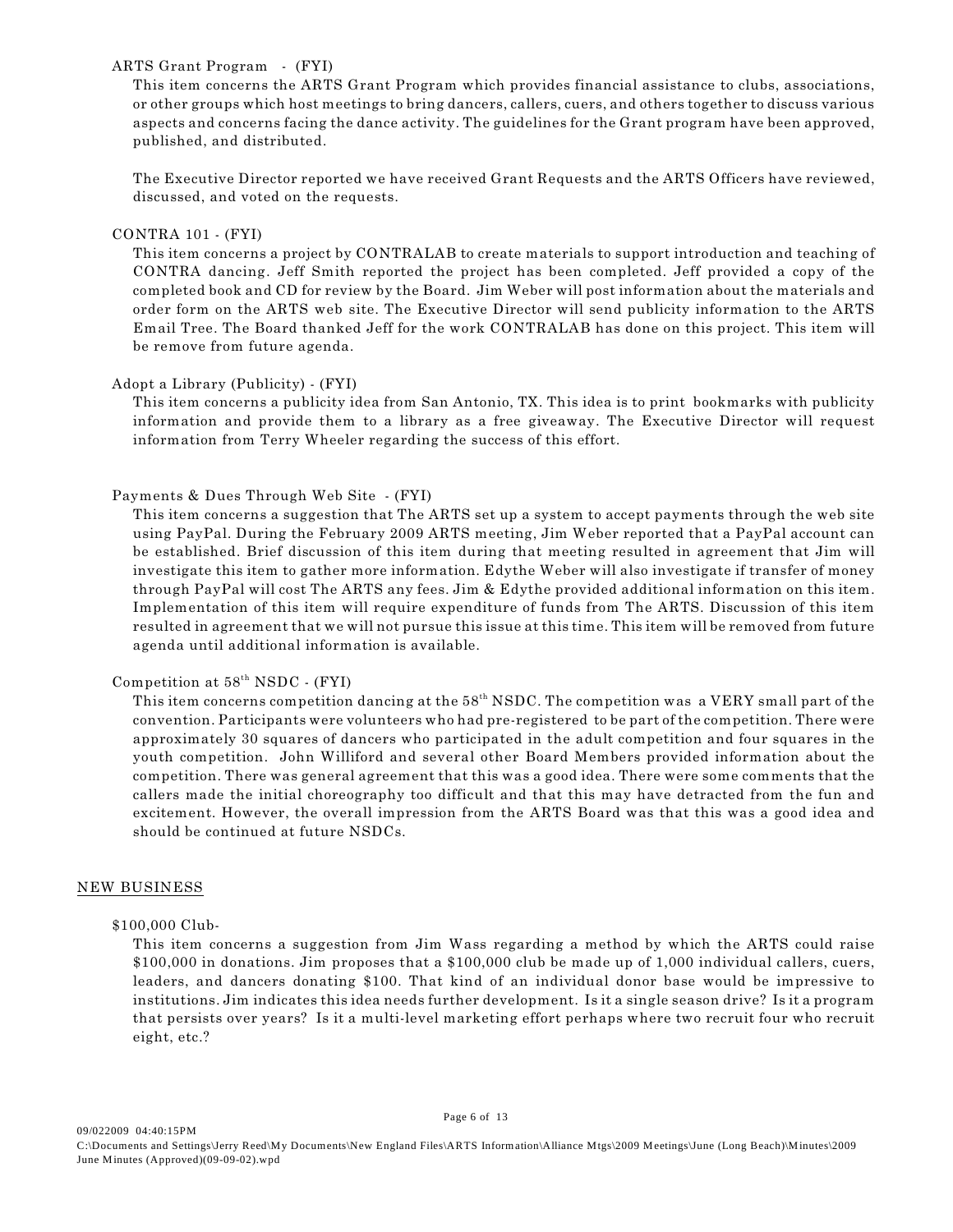Discussion of this item resulted in agreement that this is a good idea and that Jim should be approached to provide additional input and leadership to put this idea into action. The Executive Director will contact Jim to ask for his input and to determine if he would be willing to chair a committee to further develop and implement his proposal.

New Board Member -

This item concerns information from Gordon R. Macaw, President/Executive Director, All Join Hands Foundation, Ltd. indicating that the All Join Hands Foundation is interested in joining the ARTS Governing Board. Gordon attended the meeting and provided additional information regarding the organization.

All Join Hands Foundation, Ltd, is a 501(c)(3) charitable organization dedicated to supporting the funding of projects which will preserve and promote Gay, Lesbian, Bisexual, and Transgendered (GLBT) square dancing and other associated dance forms. The projects will protect the heritage of the activity and contribute to its growth, emphasizing the social, physical, and mental benefits of square dancing. All Join Hands Foundation will also increase public awareness, educate and inform the general public about preserving the art of square dancing, educating the public on GLBT square dancers, and educate the public about square dancing as an art form. The organization believes it has a lot to offer to the ARTS Board. Discussion of this item resulted in general agreement that having All Join Hands join The ARTS Governing Board would be a good idea.

The following MOTION was submitted and will be presented, discussed, and voted on at the 2009 Fall ARTS meeting:

MOTION: Be it resolved that the Bylaws be amended to include the All Join Hands Foundation as a Governing Board Member.

#### Grant Request -

This item concerns a request from the Missouri Federation of Square & Round Dance Clubs for a grant to help produce materials for a presentation on dancing to the *Missouri Alliance of Health, Physical Education, Recreation, and Dance (MOAHPERD) Convention in November 2009.* Jim & Edythe Weber provided additional information and materials which have been used in the past. The Federation would produce the materials which will be presented by a caller to the attendees. The materials will be provided at no charge. They have considered Square Dancing 101, however, the MOAHPERD staff has determined this is too advanced for their purposes. Discussion of this item resulted in the following MOTION:

*MOTION: Be it resolved that a grant of \$500.00 be approved for the Missouri Federation of Square & Round Dance Clubs to produce instructional materials for the Missouri Alliance of Health, Physical Education, Recreation, and Dance (MOAHPERD) Convention in November 2009. (MSC)*

# Purchase Of Laptop Computer For Treasurer -

This item concerns a proposal that we purchase a laptop computer for the Treasurer to use while in office. There was agreement that this would be a good idea. Discussion of this item resulted in the following MOTION:

*MOTION: Be it resolved that a laptop computer be purchased, not to exceed \$700.00, for use by The ARTS Treasurer. (MSC)*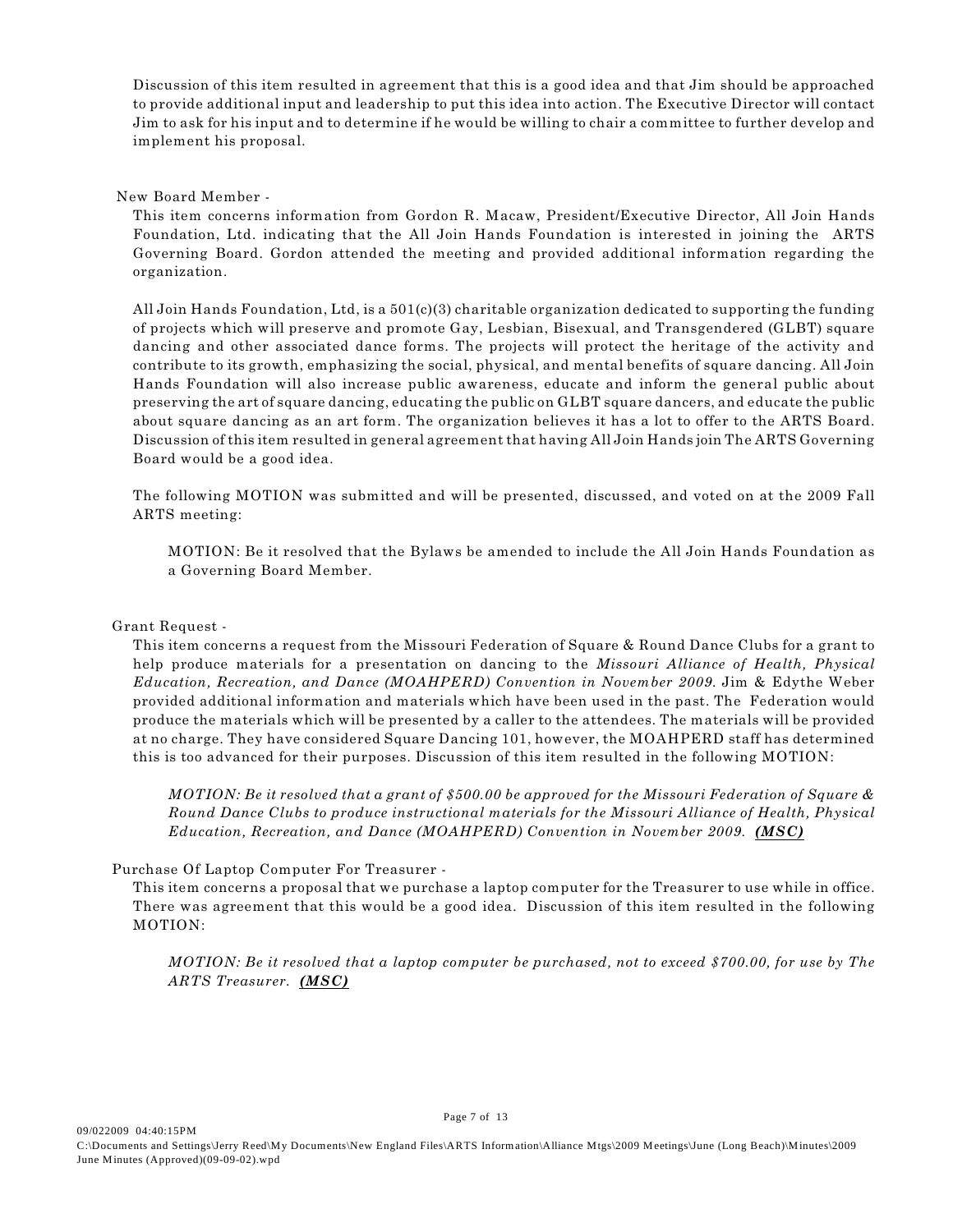2009 Election of Officers -

This item concerns the slate of nominees for the 2009 ARTS Officers election. The bylaws require the slate for the election be presented during the Spring meeting and that the election be conducted during the Fall meeting.

Charlie Holley, Chairman of the Nominating Committee presented the following slate of candidates:

Chairman - Jim Weber Vice Chairman - Ron Holland Treasurer - Edythe Weber Secretary - Jerry Reed

Additional nominations will be accepted at the 2009 Fall ARTS meeting.

Next Meeting -

The next meeting will be held Sunday, October 11 , 2009 in either Albany, NY or Newark, NJ. The Executive Director will investigate both locations and provide additional information prior to the meeting.

## ADJOURNMENT -

The meeting adjourned at 12:45 PM, Sunday, June 28, 2009.

Jung J. Neel

Submitted by Jerry L. Reed ARTS Executive Director Transcribed from audio Approved September 2, 2009 by ARTS LOG 09-0711-001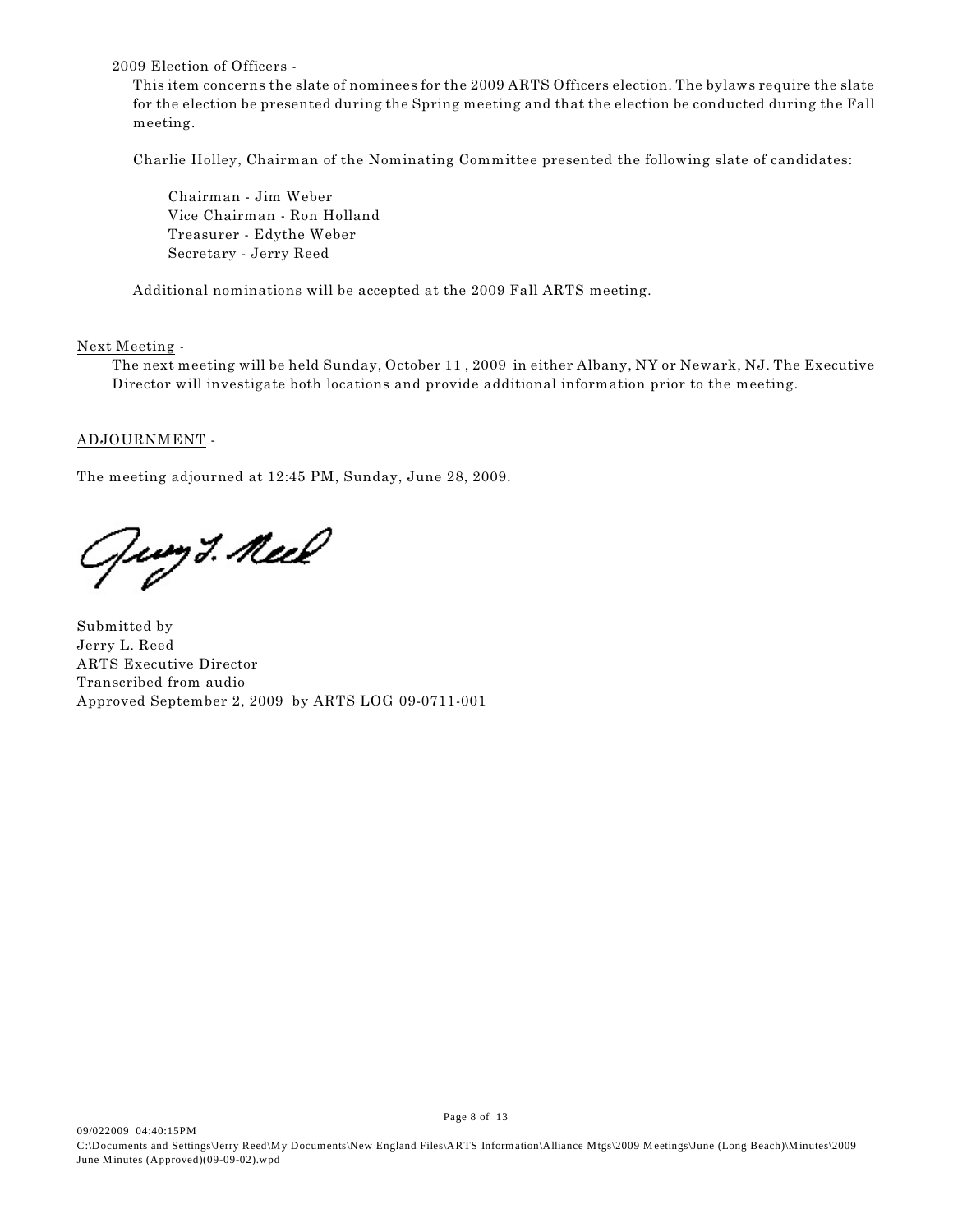# **06/20/09 Alliance of Round Traditional and Square Dance Inc Financial Statement February 1 - May 31, 2009**

| Beginning Balance Feb. 1, 2009             | \$36,591.64 |
|--------------------------------------------|-------------|
| Income                                     |             |
| <b>Donations</b>                           |             |
| <b>Video/Web project</b>                   | 3,000.00    |
| <b>Total Donations</b>                     | 3,000.00    |
| <b>Dues</b>                                |             |
| <b>Associate Dues</b>                      | 200.00      |
| <b>Individual Dues</b>                     | 100.00      |
| <b>Total Dues</b>                          | 300.00      |
| <b>Interest</b>                            | 79.42       |
| <b>Fundraising Income</b>                  |             |
| Add-a-Buck                                 | 50.00       |
| <b>Benefit Dances</b>                      | 1,000.00    |
| <b>YTB Travel Royalties</b>                | 74.50       |
| <b>Total Fundraising Income</b>            | 1,124.50    |
| <b>Techsoup</b>                            | 97.00       |
| <b>Total Income</b>                        | 4,600.92    |
| <b>Expense</b>                             |             |
| <b>Video/Web Project</b>                   | 5,885.00    |
| <b>Advertising</b>                         | 675.00      |
| <b>Badges</b>                              | 16.00       |
| <b>Internet &amp; Web Related Expenses</b> | 71.67       |
| <b>Postage and Delivery</b>                | 42.00       |
| <b>Total Expense</b>                       | 6,689.67    |
| <b>Ending Balance May 31, 2009</b>         | \$34,479.94 |
| <b>Checking Acct - \$8,852.47</b>          |             |
| CD - \$5,258.33 - (due January 2010)       |             |
| CD - \$5,258.33 - (due January 2010)       |             |
| CD - \$5,056.78 - (due July 2009)          |             |
| CD - \$5,043.12 - (due June 2009)          |             |
| CD - \$5,033.86 - (due September 2009)     |             |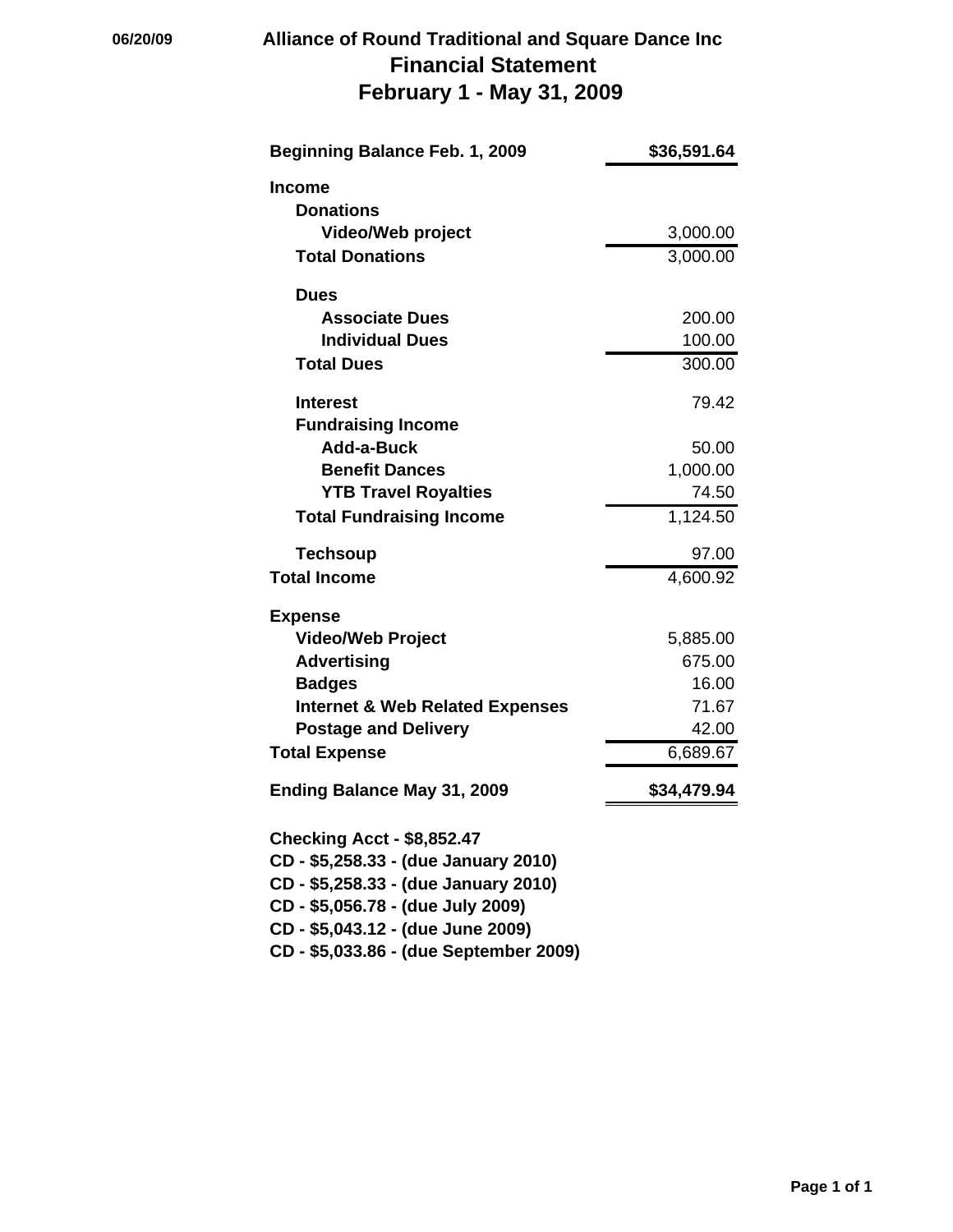#### **06/20/09 Alliance of Round Traditional and Square Dance Inc Income and Expense Detail February through May 2009**

|                                       | Type               | Date                     | Name                                                                 | Memo                                                                        | Amount               |
|---------------------------------------|--------------------|--------------------------|----------------------------------------------------------------------|-----------------------------------------------------------------------------|----------------------|
| Income<br><b>Donations</b>            |                    |                          |                                                                      |                                                                             |                      |
| Video/Web project                     |                    |                          |                                                                      |                                                                             |                      |
|                                       | Deposit<br>Deposit | 02/23/2009<br>02/23/2009 | Single Square Dancers USA<br>Holser, George                          | SSDUSA donaton to web/video projec 2,000.00<br>Donation - web/video project | 500.00               |
|                                       | Deposit            | 02/23/2009               | Holland, Ron                                                         | Ron Holland donation - web/video prc                                        | 500.00               |
| Total Video/Web project               |                    |                          |                                                                      |                                                                             | 3,000.00             |
| <b>Total Donations</b>                |                    |                          |                                                                      |                                                                             | 3,000.00             |
| <b>Dues</b><br><b>Associate Dues</b>  |                    |                          |                                                                      |                                                                             |                      |
|                                       | Deposit            | 02/23/2009               |                                                                      | Wisconsin Sq/Dn Convention Corp. Assoc dues - Wisonsin Sq/Dn Conver         | 100.00               |
| <b>Total Associate Dues</b>           | Deposit            | 03/10/2009               | Missouri Federation of Sq/Rd Dance (Assoc dues - Missouri Federation |                                                                             | 100.00<br>200.00     |
|                                       |                    |                          |                                                                      |                                                                             |                      |
| <b>Individual Dues</b>                | Deposit            | 02/23/2009               | Williford, John & Dimple                                             | Indiv dues - John & Dimple Williford                                        | 50.00                |
|                                       | Deposit            | 02/23/2009               | Weber, Jim & Edythe                                                  | Indiv dues - Jim & Edythe Weber                                             | 50.00                |
| <b>Total Individual Dues</b>          |                    |                          |                                                                      |                                                                             | 100.00               |
| <b>Total Dues</b>                     |                    |                          |                                                                      |                                                                             | 300.00               |
| <b>Interest</b>                       |                    |                          |                                                                      |                                                                             |                      |
|                                       | Deposit<br>Deposit | 04/26/2009<br>04/26/2009 |                                                                      | Interest<br>Interest                                                        | 39.71<br>39.71       |
| <b>Total Interest</b>                 |                    |                          |                                                                      |                                                                             | 79.42                |
| <b>Fundraising Income</b>             |                    |                          |                                                                      |                                                                             |                      |
| Add-a-Buck                            | Deposit            | 02/23/2009               | Reed, Jerry & Del                                                    | Dixie Diamond Add-A-Buck donation                                           | 50.00                |
| Total Add-a-Buck                      |                    |                          |                                                                      |                                                                             | 50.00                |
| <b>Benefit Dances</b>                 |                    |                          |                                                                      |                                                                             |                      |
| <b>Total Benefit Dances</b>           | Deposit            | 05/12/2009               | <b>WASCA</b>                                                         | <b>WASCA Benefit Dance</b>                                                  | 1,000.00<br>1,000.00 |
|                                       |                    |                          |                                                                      |                                                                             |                      |
| <b>YTB Travel Royalties</b>           | Deposit            | 02/23/2009               | <b>YTB Travel</b>                                                    | <b>ARTS Travel royalty</b>                                                  | 19.72                |
|                                       | Deposit            | 03/10/2009               | <b>YTB Travel</b>                                                    | <b>ARTS Travel royalty</b>                                                  | 17.69                |
| <b>Total YTB Travel Royalties</b>     | Deposit            | 05/12/2009               | <b>YTB Travel</b>                                                    | <b>ARTS Travel royalty</b>                                                  | 37.09<br>74.50       |
| <b>Total Fundraising Income</b>       |                    |                          |                                                                      |                                                                             | 1,124.50             |
|                                       |                    |                          |                                                                      |                                                                             |                      |
| <b>Techsoup</b>                       | Deposit            | 02/23/2009               | <b>USDA</b>                                                          | Tech Soup order for secretary and tre                                       | 45.00                |
|                                       | Deposit            | 02/23/2009               | <b>USDA</b>                                                          | Tech Soup order for Insurance coordi                                        | 25.00                |
|                                       | Deposit<br>Deposit | 03/10/2009<br>03/10/2009 | Reed, Jerry & Del<br>Maczko, J                                       | Tech Soup order<br>Tech Soup software                                       | 25.00<br>2.00        |
| <b>Total Techsoup</b>                 |                    |                          |                                                                      |                                                                             | 97.00                |
| Total Income                          |                    |                          |                                                                      |                                                                             | 4,600.92             |
| <b>Expense</b>                        |                    |                          |                                                                      |                                                                             |                      |
| <b>Video/Web Project</b>              | Check              | 05/11/2009               | <b>Custom Video Production</b>                                       | First payment on Video/Web project                                          | 5,885.00             |
| Total Video/Web Project               |                    |                          |                                                                      |                                                                             | 5,885.00             |
| Advertising                           |                    |                          |                                                                      |                                                                             |                      |
|                                       | Check              | 02/01/2009               | 58th NSDC                                                            | Advertising - 3 daily books, inside fror                                    | 675.00               |
| <b>Total Advertising</b>              |                    |                          |                                                                      |                                                                             | 675.00               |
| <b>Badges</b>                         | Check              | 04/06/2009               | Suzie Q Creations                                                    | ARTS badges ordered by Jerry Reed                                           | 16.00                |
| <b>Total Badges</b>                   |                    |                          |                                                                      |                                                                             | 16.00                |
| Internet & Web Related Expenses       |                    |                          |                                                                      |                                                                             |                      |
|                                       | Check              | 02/17/2009               | Deerfield Hosting                                                    | 1 yr domain reserved for you2candan                                         | 17.50                |
| Total Internet & Web Related Expenses | Check              | 04/22/2009               | Deerfield Hosting                                                    | Upgrade from Standard Plus to Stand                                         | 54.17<br>71.67       |
| <b>Postage and Delivery</b>           |                    |                          |                                                                      |                                                                             |                      |
|                                       | Check              | 05/04/2009               | Postmaster                                                           | 100 Forever stamps before postage ir                                        | 42.00                |
| <b>Total Postage and Delivery</b>     |                    |                          |                                                                      |                                                                             | 42.00                |
| <b>Total Expense</b>                  |                    |                          |                                                                      |                                                                             | 6,689.67             |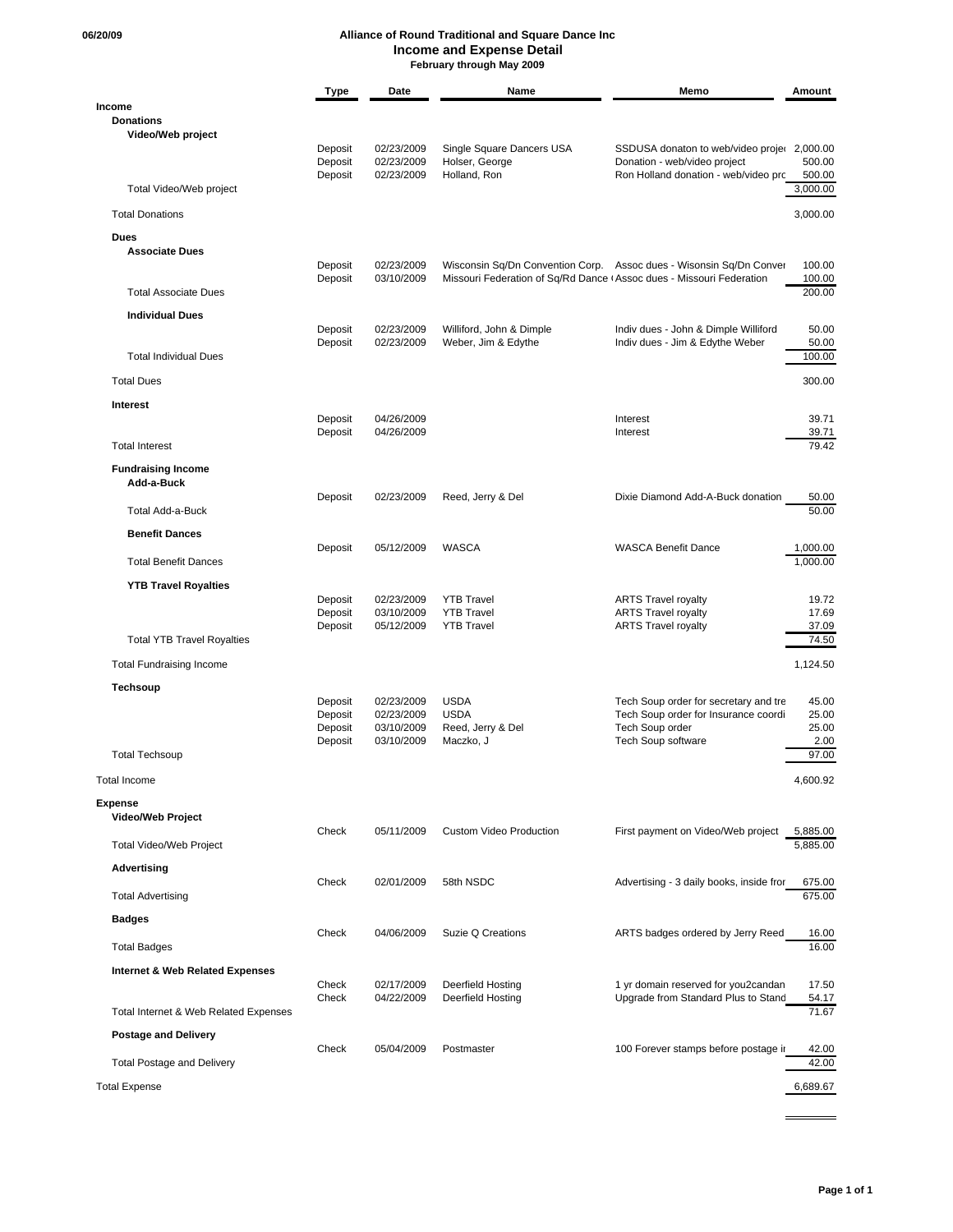## ARTS Governing Board and Officers Actions October 1, 2008 thru June 30, 2009

## ARTS LOG 08-1021-001 (ARTS Brochures - 58 NSDC)

#### Action completed as of 01-19-2009 -

The purpose of this ARTS LOG was to ask the NEC Representative to contact the General Chairman of the 58th NSDC in Long Beach to ask if the 58th NSDC will help the ARTS by placing an ARTS Tri-Fold Brochure into each registration package at the convention. The result of this HO LOG is confirmation that the 58th NSDC will help the ARTS by putting an ARTS information Brochure into each registration packet at the convention.

#### ARTS LOG 08-1022-001 (Business Plan - Goals)

Action completed as of 01-19-2009 - The purpose of this ARTS LOG was for the ARTS Reps to identify and discuss the concise objectives the ARTS Board wants to achieve and the time frame for those objectives. The results of this ARTS LOG was that there was NO input from any of the ARTS Reps. This issue was be on the agenda for the 2009 February 2009 ARTS meeting.

#### ARTS LOG 08-1023-001 (Benefit Dance Publicity)

Action completed as of 11-12-2008 - The purpose of this ARTS LOG was to ask Jim W ass to accept the position of Publicity Chairman for the ARTS Nationwide Benefit Dance project. The result of this ARTS LOG was the message below form Jim accepting the position of Publicity Chairman for the ARTS Benefit Dances.

#### ARTS LOG 08-1023-002 (Oct 2008 Mtg Minutes)

Action completed as of 12-21-2008 - The purpose of this ARTS LOG is for the ARTS Board to review, discuss, and vote on the minutes of the 2008 October ARTS meeting. The result of this ARTS LOG was approval of the following MOTION: MOTION: Be It Resolved That: the minutes of the 2008 October ARTS meeting be approved.

#### ARTS LOG 08-1109-001(TechSoup Software Order)

Action completed as of 12-21-2008 - The purpose of this ARTS LOG was to inform the ARTS Board and ARTS Volunteers of the availability of software from TechSoup to help support the work being done by The ARTS. The result of this ARTS LOG was: Orders have been submitted to Jim W eber from Scott Philips, ROUNDALAB, Charlie Holley, Jim W eber and the ARTS Director.

#### ARTS LOG 08-1119--001 (Grnt Req - Desoto Square Dancers)

Action completed as of 12-20-2008 - The purpose of this ARTS LOG was for the ARTS Officers to review, DISCUSS, and VOTE on a grant request from the Desoto Square Dancers, Hot Springs Village, AR. The result of this ARTS LOG was: the following MOTION was NOT approved - MOTION: Be It Resolved That: The Application for an ARTS Grant from the Desoto Square Dancers for a set of six dance lessons to be held in January 2009, be approved.

#### ARTS LOG 08-1221-001 (Video/W eb Site Project - CVP)

Action completed as of 02-28-2009 - The purpose of this ARTS LOG was to request input from Custom Video Productions (CVP) regarding a proposal for a web/video project. The result of this ARTS LOG was input and a presentation at the 2009 February ARTS meeting. The ARTS Board discussed this project during the meeting and agreed to go forward with the project, with Roy Gotta to serve as Project Coordinator between The ARTS and CVP.

#### ARTS LOG 08-1221-002 (Video/W eb Site Project - Mayor Media Design Studio)

Completed as of 12-23-2008 - The purpose of this ARTS LOG was request input from Mayer Media Design Studio regarding a proposal to provide support to the ARTS as described in the attached PDF document. The result of this ARTS LOG was a request from Mayer Media to remove their name from consideration for this project.

#### ARTS LOG 08-1227-001 (FEB 2009 ARTS Mtg Agenda)

Completed as of 01-14-2009 - The purpose of this ARTS LOG was for the ARTS Reps to submit items to be placed on the agenda for the 2008 February ARTS meeting to be held Sunday, February 8, 2009 in Louisville, KY starting at 9:00 AM. The result of this ARTS LOG was incorporation of the suggested agenda items into the agenda for the Feb 2009 ARTS meeting.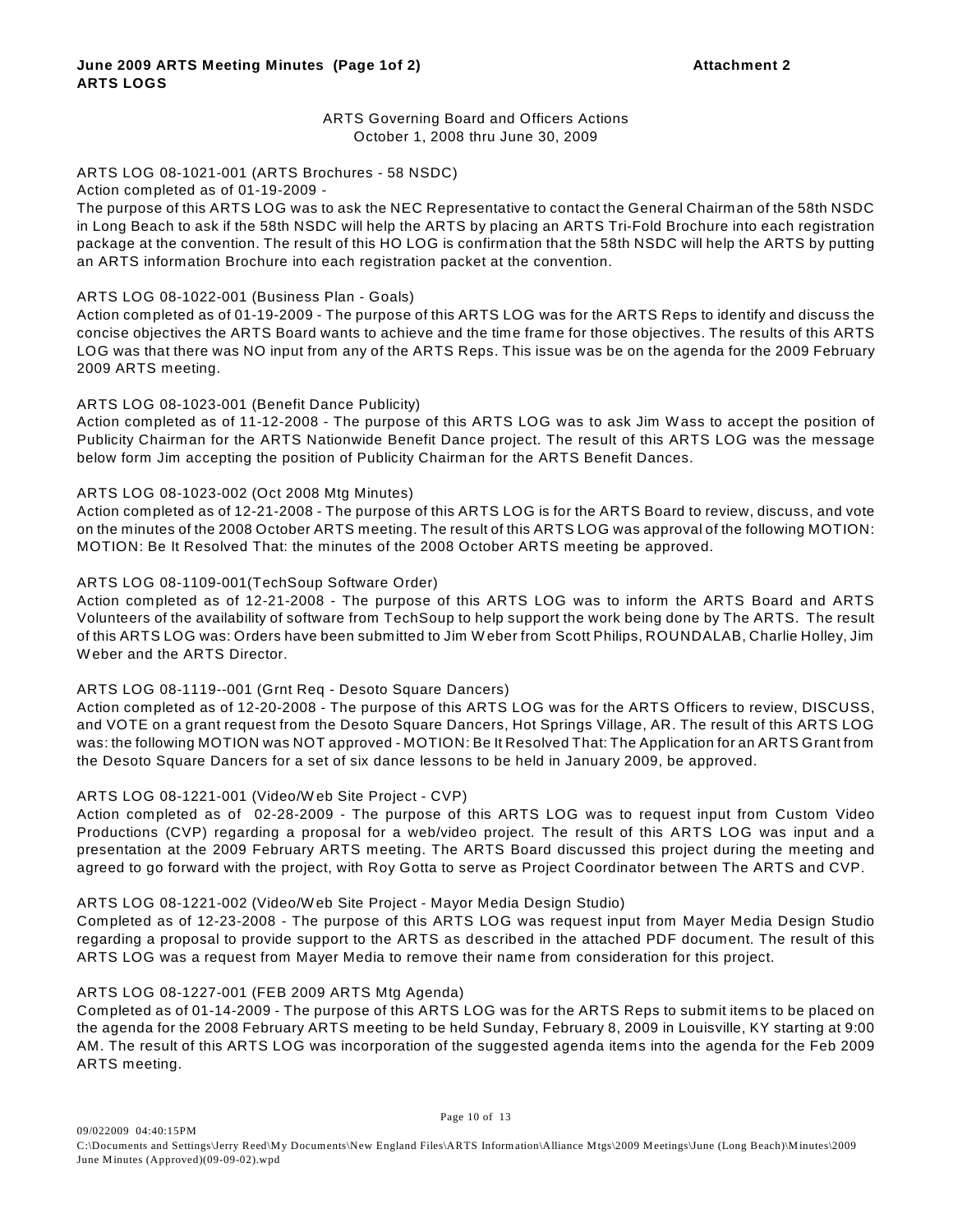#### **June 2009 ARTS Meeting Minutes (Page31of 2) Attachment 2 ARTS LOGS**

ARTS LOG 09-0101-001 (Annual Report 2008)

Completed as of 01-27-2009 - The purpose of this ARTS LOG was for the ARTS Officers to review, DISCUSS, and VOTE on Draft 1 of the 2008 Annual Report. The result of this ARTS LOG was approval of the following MOTION: MOTION: Be It Resolved That: The 2008 Annual Report be approved.

#### ARTS LOG 09-0222-001 (Ask ARTS #11)

Completed as of 03-06-2009 - The purpose of this ARTS LOG was for the ARTS Officers to review and vote on Ask ARTS # 11. The result of this ARTS LOG was approval of Ask ARTS #11.

ARTS LOG 09-0228-001 (2009 FEB ARTS Mtg Minutes)

Completed as of 04-18-2009 - The purpose of this ARTS LOG was for the ARTS Board to review, discuss, and vote on the minutes of the 2009 February 2009 ARTS meeting held February 8, 2009, in Louisville. KY. The result of this ARTS LOG was approval of the following MOTION:

MOTION: Be It Resolved That: The minutes of the 2009 February ARTS meeting be approved.

## ARTS LOG 09-0310-001 (2nd Try- Video-W eb Project Contract)

Action completed as of 06-17-2009 - The purpose of this ARTS LOG was for the ARTS Officers and Jim Maczko to review, discuss, and VOTE (later) on the contract between The ARTS and Custom Video Productions, Inc. (CVP) (in FOCUS). The result of this ARTS LOG was approval of the following MOTION:

MOTION: Be It Resolved That: The contact for the "U 2 Can Dance" Branding, Interactive & Video Package between Custom Video Productions, Inc. (CVP) (InFocus) and The ARTS be approved.

## ARTS LOG 09-0311-001 (Grant Application - KS State Conv)

Action Completed as of 04-28-2009 - The purpose of this ARTS LOG was for the ARTS Officers to review, DISCUSS, and VOTE on a grant request from the Kansas State Convention. The result of this ARTS LOG was approval of the following MOTION:

MOTION: Be It Resolved That: The Application for an ARTS Grant in the amount of \$138.00 (50% of expenses) from the Kansas State Convention in June 2009 be approved.

#### ARTS LOG 09-0512-001 (\$100,000 Club)

Action Completed as of 06-17-2009 -The purpose of this ARTS LOG was for the ARTS Reps and supporters to review and comment on an idea submitted by Jim W ass. Jim's idea is solicit 1,000 supporters to donate \$100 each. This would raise \$100,000. The result of this ARTS LOG was addition of this issue on the agenda for the 2009 June ARTS meeting in Long Beach on Sunday, June 28, 2009.

#### ARTS LOG 09-0512-002 (All Join Hands & ARTS Board)

Action Completed as of 06-17-2009 - The purpose of this ARTS LOG was for the ARTS Board to review and comment on a request from All Join Hands organization to joint the ARTS as a Board Member. The result of this ARTS LOG is that this item has been added to the agenda for the 2009 June ARTS meeting in Long Beach, CA.

#### **Not Completed**

#### ARTS LOG 09-0607-001 (2009 Fall ARTS Mtg Info)

Action completed as of xx-xx-2009 -The purpose of this ARTS LOG is for the ARTS Board to review information about the location and date for the 2009 Fall ARTS meeting and respond.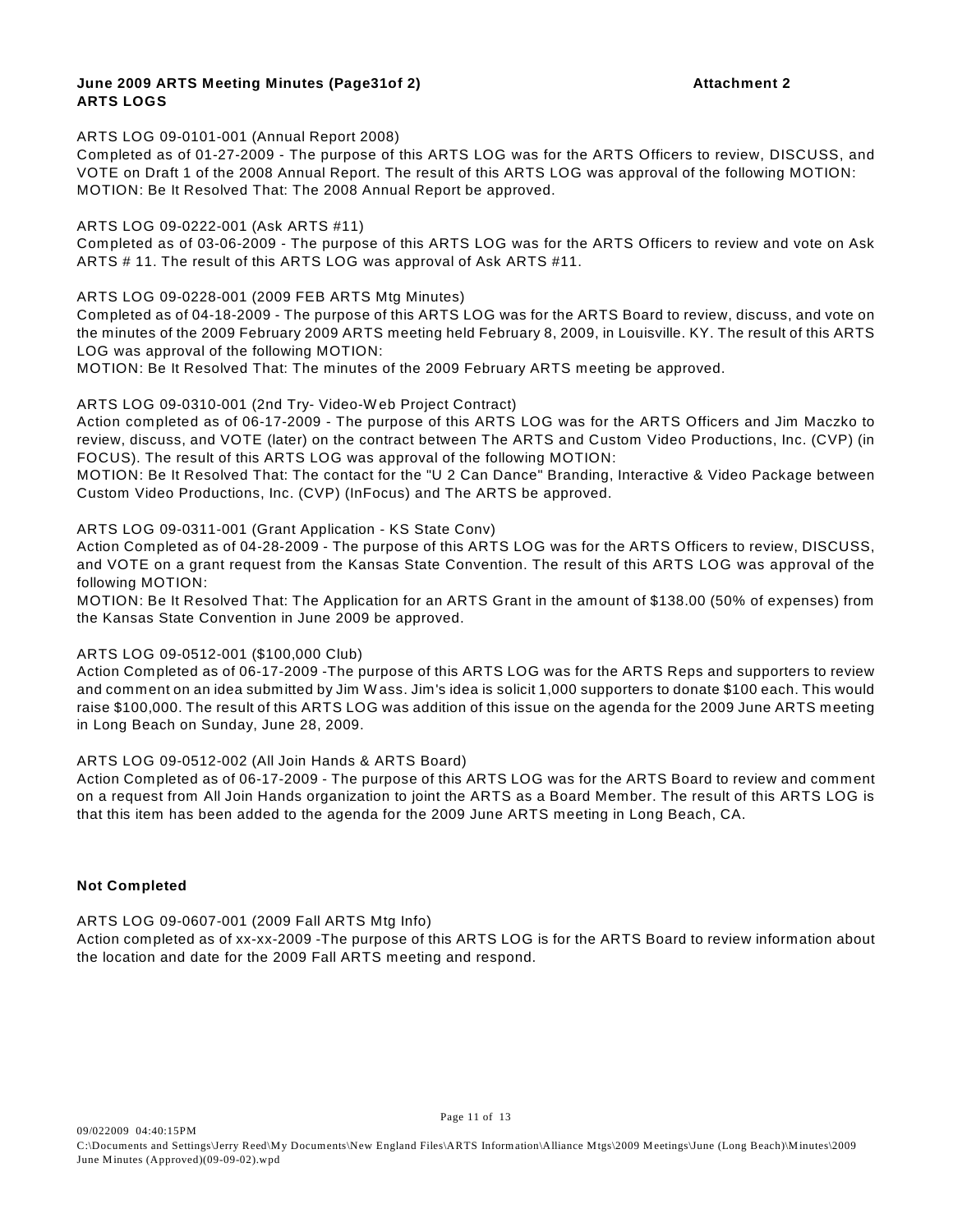W eb Site & Video Project -

Roy & Betsy Gotta reported they hired CVP to create a "concept" home page for the proposed web site. They went to CVP with the idea of withdrawing their proposal to the ARTS and doing a scaled down version for New Jersey only. CVP came up with the idea of the concept web page. This would normally be the first step in the design process and lays the foundation for all that would follow.

Betsy provided information and a Power Point presentation on the "concept" web site during this meeting.. The presentation is attached.

The following is an extract from the attached proposal:

## **Square and Round Dancing Website and Videos**

**Project Goal:** To produce a marketing tool that will help raise awareness and bring new members to the recreational dancing communities.

**Long Term Goal:** Creating an online community for the recreational dancing niche through possible social networking additions.

#### *Branding and Website Details:*

- Conference with client to plan strategy of site development and iconic branding elements.
- Redesigned website using content provided by client (photos, text, etc.)
- Two initial concepts with *unique branding* and two rounds of revisions.
- Site design will consist of two main templates; Home and Inside Pages
- Custom programming determined by design and strategy.
- Special Features: Branding of logo, video integration, and possible Flash elements.
- Not Included URL and Hosting Fees and Set Up

#### Projected Size:

• 1 Unique Home Page, Up to 10 Matching Inside Pages

#### Projected Timeline:

• 12 - 16 weeks (*based on client cooperation and material acquisition*)

#### **Branding and Website Cost: \$10,000.00** *(plus NJ state sales tax)*

#### *Video Details:*

- Three separate "Introduction to Square/Round Dancing" videos.
	- Videos will be a mix of video and motion graphics that match developed branding.
	- CVP will provide scriptwriting, voice over, shooting, editing & encoding.
	- Each video's running time shall not exceed 1 minute.
	- Up to three shoot days allotted.

• Editing of first video will serve as a template for remaining two videos. Client will be presented a rough edit of first video to revise. CVP will take those revisions and apply to editing of all three. Client will have one more opportunity to make revisions to videos before finalization.

## Deliverables:

09/022009 04:40:15PM

- 10 DVDs with the option to watch all 3 videos
- W eb encodes for inclusion into website

#### Projected Timeline:

• 12 - 16 Weeks *(in conjunction with web development)*